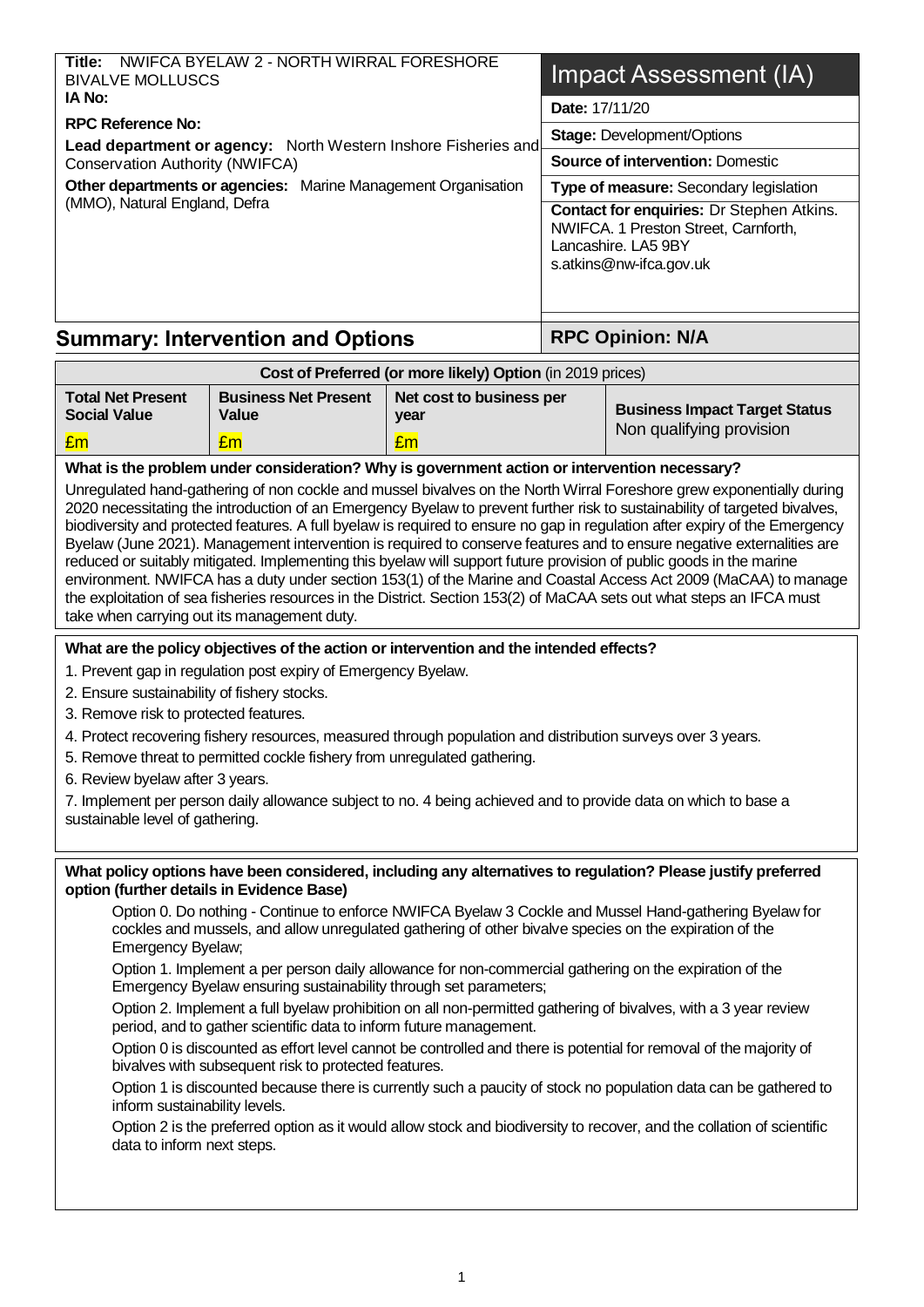| Will the policy be reviewed? It will be reviewed. If applicable, set review date: No later than June 2024                 |                |                           |                      |  |                    |  |
|---------------------------------------------------------------------------------------------------------------------------|----------------|---------------------------|----------------------|--|--------------------|--|
| Does implementation go beyond minimum EU requirements?                                                                    |                | Yes                       |                      |  |                    |  |
| Is this measure likely to impact on international trade and investment?                                                   | <b>No</b>      |                           |                      |  |                    |  |
| Are any of these organisations in scope?                                                                                  | <b>MicroNo</b> | <b>Small</b><br><b>No</b> | <b>Medium</b><br>No. |  | LargeNo            |  |
| What is the CO <sub>2</sub> equivalent change in greenhouse gas emissions?<br>(Million tonnes CO <sub>2</sub> equivalent) |                | Traded:<br>N/A            |                      |  | Non-traded:<br>N/A |  |

*I have read the Impact Assessment and I am satisfied that, given the available evidence, it represents a reasonable view of the likely costs, benefits and impact of the leading options.*

Signed by the responsible SELECT SIGNATORY: \_\_\_\_\_\_\_\_\_\_\_\_\_\_\_\_\_\_\_\_\_\_\_\_\_\_\_Date: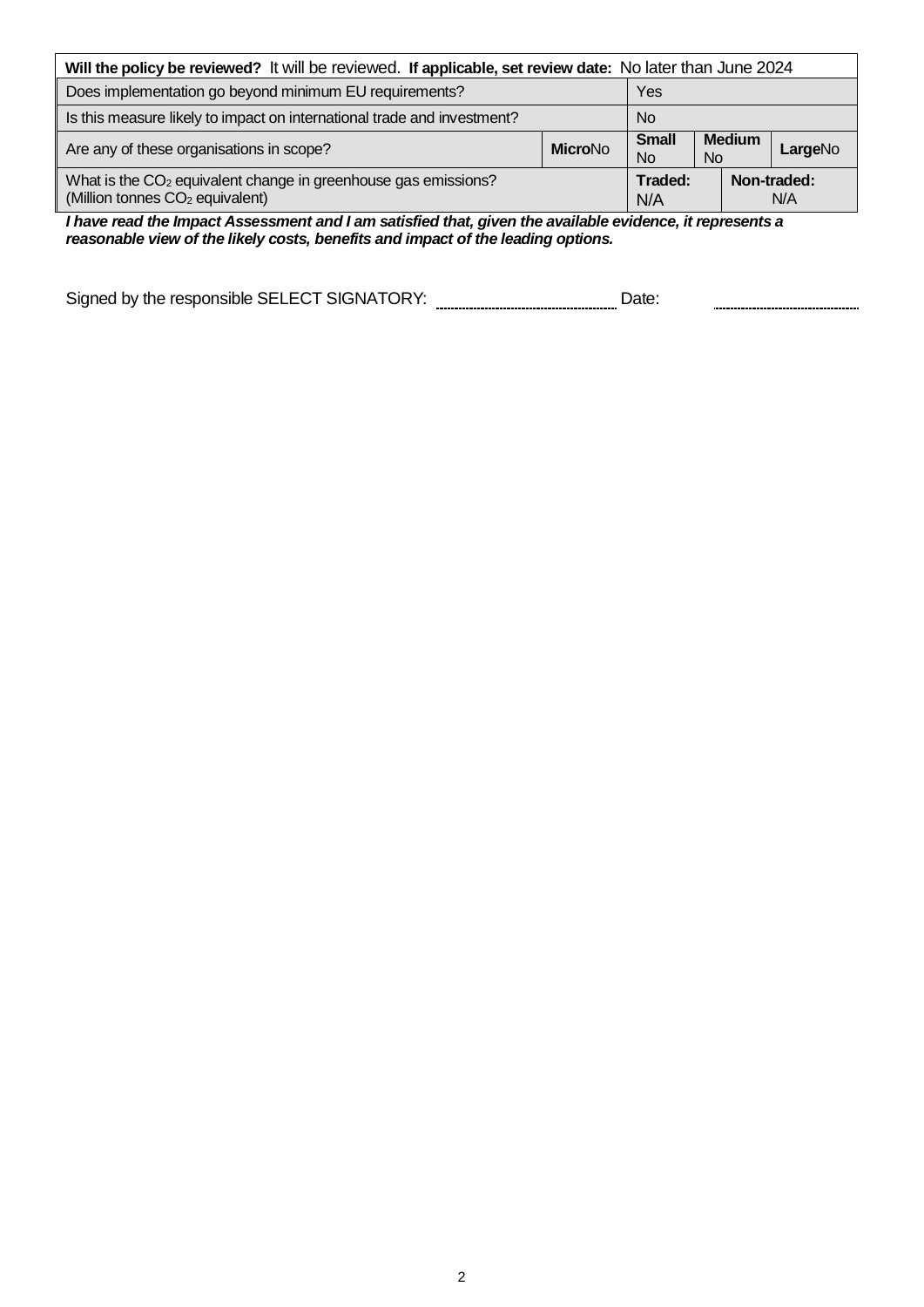# **Summary: Analysis & Evidence** Policy Option 1

**Description:** 

#### **FULL ECONOMIC ASSESSMENT**

| <b>Price Base</b><br><b>PV Base</b><br><b>Year 2020</b><br>Year 2021                                                                                                                                                                                                                                                                                                                                                                     |  | <b>Time Period</b><br>Years 10 |                                             | Net Benefit (Present Value (PV)) (£m) |                                                              |  |                                      |                                         |
|------------------------------------------------------------------------------------------------------------------------------------------------------------------------------------------------------------------------------------------------------------------------------------------------------------------------------------------------------------------------------------------------------------------------------------------|--|--------------------------------|---------------------------------------------|---------------------------------------|--------------------------------------------------------------|--|--------------------------------------|-----------------------------------------|
|                                                                                                                                                                                                                                                                                                                                                                                                                                          |  |                                |                                             |                                       | Low: Optional<br><b>High: Optional</b>                       |  | <b>Best Estimate:</b>                |                                         |
| COSTS (£m)                                                                                                                                                                                                                                                                                                                                                                                                                               |  |                                | <b>Total Transition</b><br>(Constant Price) | Years                                 | <b>Average Annual</b><br>(excl. Transition) (Constant Price) |  | <b>Total Cost</b><br>(Present Value) |                                         |
| Low                                                                                                                                                                                                                                                                                                                                                                                                                                      |  |                                | <b>Optional</b>                             |                                       | <b>Optional</b>                                              |  | <b>Optional</b>                      |                                         |
| <b>High</b>                                                                                                                                                                                                                                                                                                                                                                                                                              |  |                                | <b>Optional</b>                             |                                       | Optional                                                     |  | <b>Optional</b>                      |                                         |
| <b>Best Estimate</b>                                                                                                                                                                                                                                                                                                                                                                                                                     |  |                                |                                             |                                       |                                                              |  |                                      |                                         |
| Description and scale of key monetised costs by 'main affected groups'<br>Only the NWIFCA is affected by monetary costs, which include science and research costs related to survey and<br>analysis of stock recovery and setting sustainable parameters, and communication with affected stakeholder groups,<br>with possible requirement for translation and interpretation services. These costs are estimated at <b>EEE</b>          |  |                                |                                             |                                       |                                                              |  |                                      |                                         |
| Other key non-monetised costs by 'main affected groups'<br>Loss of access to foraged sea fishery resources for gatherers for minimum period of 3 years. Loss of occasional and<br>opportunistic storm 'washed-up' bivalves (razor clams, otter clams and sand gapers) for bait collectors for angling bait.                                                                                                                              |  |                                |                                             |                                       |                                                              |  |                                      |                                         |
| <b>BENEFITS (£m)</b>                                                                                                                                                                                                                                                                                                                                                                                                                     |  |                                | <b>Total Transition</b><br>(Constant Price) | Years                                 | <b>Average Annual</b><br>(excl. Transition) (Constant Price) |  |                                      | <b>Total Benefit</b><br>(Present Value) |
| Low                                                                                                                                                                                                                                                                                                                                                                                                                                      |  |                                | Optional                                    |                                       | Optional                                                     |  |                                      | <b>Optional</b>                         |
| High                                                                                                                                                                                                                                                                                                                                                                                                                                     |  |                                | Optional                                    |                                       | Optional                                                     |  | Optional                             |                                         |
| <b>Best Estimate</b>                                                                                                                                                                                                                                                                                                                                                                                                                     |  |                                |                                             |                                       |                                                              |  |                                      |                                         |
| Description and scale of key monetised benefits by 'main affected groups'<br>Prevention of removal of cockles from permitted cockle fishery increasing stock available for permit holders.                                                                                                                                                                                                                                               |  |                                |                                             |                                       |                                                              |  |                                      |                                         |
| Other key non-monetised benefits by 'main affected groups'<br>Enhanced environmental protection and compliance with environmental legislation, enabling better protection of MPAs,<br>and particularly protected bird features. Reputational benefit for NWIFCA in terms of improved sustainable management<br>of intertidal fisheries.                                                                                                  |  |                                |                                             |                                       |                                                              |  |                                      |                                         |
| Key assumptions/sensitivities/risks<br>Discount rate (%)                                                                                                                                                                                                                                                                                                                                                                                 |  |                                |                                             |                                       |                                                              |  |                                      |                                         |
| There is a risk that the targeted bivalve species' populations and distribution (excluding cockles and mussels) are an<br>occasional event in this area, and that even though the area is closed to gathering their numbers do not recover for<br>natural reasons. There is also a risk that the level of gathering in 2020 has left the populations so depleted that<br>spawning and recruitment is not feasible in the next few years. |  |                                |                                             |                                       |                                                              |  |                                      |                                         |

## **BUSINESS ASSESSMENT (Option 1)**

|               | Direct impact on business (Equivalent Annual) £m: |      | <b>Score for Business Impact Target (qualifying</b> |
|---------------|---------------------------------------------------|------|-----------------------------------------------------|
| <b>Costs:</b> | <b>Benefits:</b>                                  | Net: | provisions only) £m:                                |
|               |                                                   |      | N/A                                                 |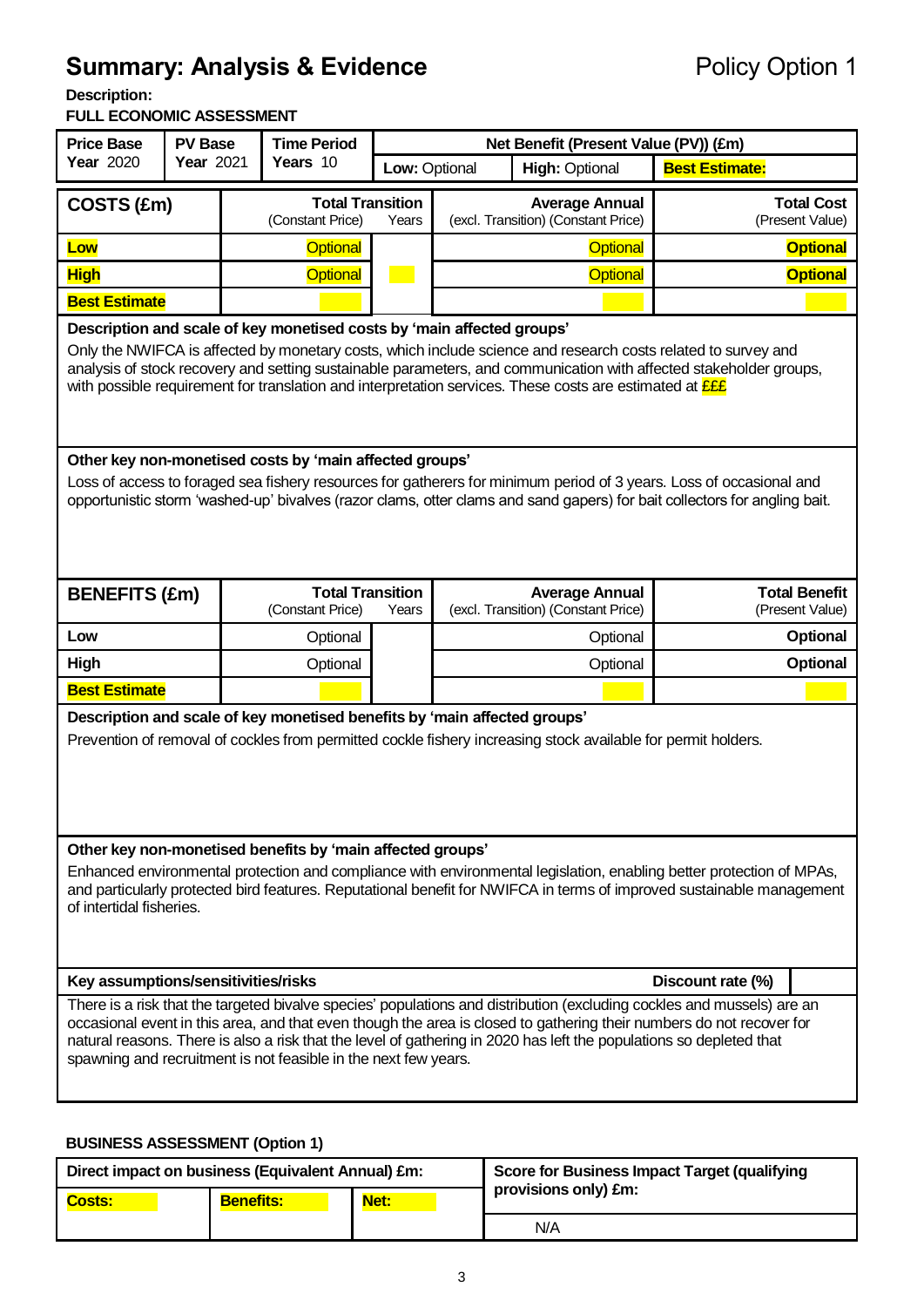# **Evidence Base**

# **Problem under consideration and rationale for intervention**

### Situation 2013 - 2020

- 1. NWIFCA has been monitoring activity levels of hand-gathering of unregulated bivalves on the North Wirral Foreshore since 2013. Significant numbers of gatherers had been observed by enforcement officers on the larger spring tides. There were fears that gathering could be commercial and might be causing problems to the sustainability of the stocks.
- 2. The situation was regularly reported to the Authority: increased effort in patrolling the area and recording sightings showed that the activity only occurred during the largest spring tides in the summer, and that it was being carried out by family groups gathering clams for personal consumption. This was corroborated through liaison with Environmental Health Officers and other enforcement agencies, through sharing of intelligence and joint-working, and no evidence was found to suggest the catch was being sold.
- 3. The North Wirral Foreshore is an interesting beach, possibly the most biodiverse in the NWIFCA District. A small number of artisanal fishers collect razor clams (*Ensis spp*) by hand along the extreme low water level, and also net by hand for flat fish in the shallows. Razor clams only appear to uncover on the largest spring tides, a fact supported by the 2020 research project on Liverpool Bay razor clam stocks carried out by NWIFCA and Liverpool University. They are therefore only available for gathering on a handful of tides each year.
- 4. IFCOs enforce minimum sizes for Ensis and fish caught, as regulated in NWSFC Byelaw 19. They also enforce cockle regulations under NWIFCA Byelaw 3: this area is not currently classed as a 'commercial area' under this byelaw and therefore when the cockle beds are not closed under seasonal closure or other managing byelaw it is legitimate for members of the public to remove up to 5kg of size cockle per person per day.
- 5. In 2014 NWIFCA scientists recorded gatherers removing large clams (either otter clams and / or sand gapers) and in 2015 enforcement officers were issued with identification guides for different clam species and their relevant minimum sizes. These have been enforced whenever possible. However otter clams (*Lutraria lutraria)* and sand gaper (*Mya arenaria)* do not have any size limit. They are quite similar in shape, size and colour to the untrained eye. In the last two years they appear to be situated quite high on the beach, and therefore accessible on most tides.

#### Situation 2020 following Coronavirus Lock Down

- 6. Throughout the coronavirus lock down, starting on 23rd March 2020, IFCOs maintained an enforcement presence on the North Wirral Foreshore. The Leasowe cockle fishery was still open up until the end of April and being prosecuted by low numbers of byelaw permit holders. During the height of lock-down there was no public gathering as people were not allowed to move around except for essential travel.
- 7. Once these strict lock-down measures were relaxed by government and people were allowed to fish recreationally again, there was an influx of large numbers of people gathering on this beach every day. NWIFCA Head of Enforcement reported to the Authority enforcement statistics on sightings and amounts of clams being removed from the beach and the risk this was causing. He also reported on the reputational risk to NWIFCA and the high number of contacts from concerned members of public, some of them reporting numbers on days when IFCOs were not patrolling.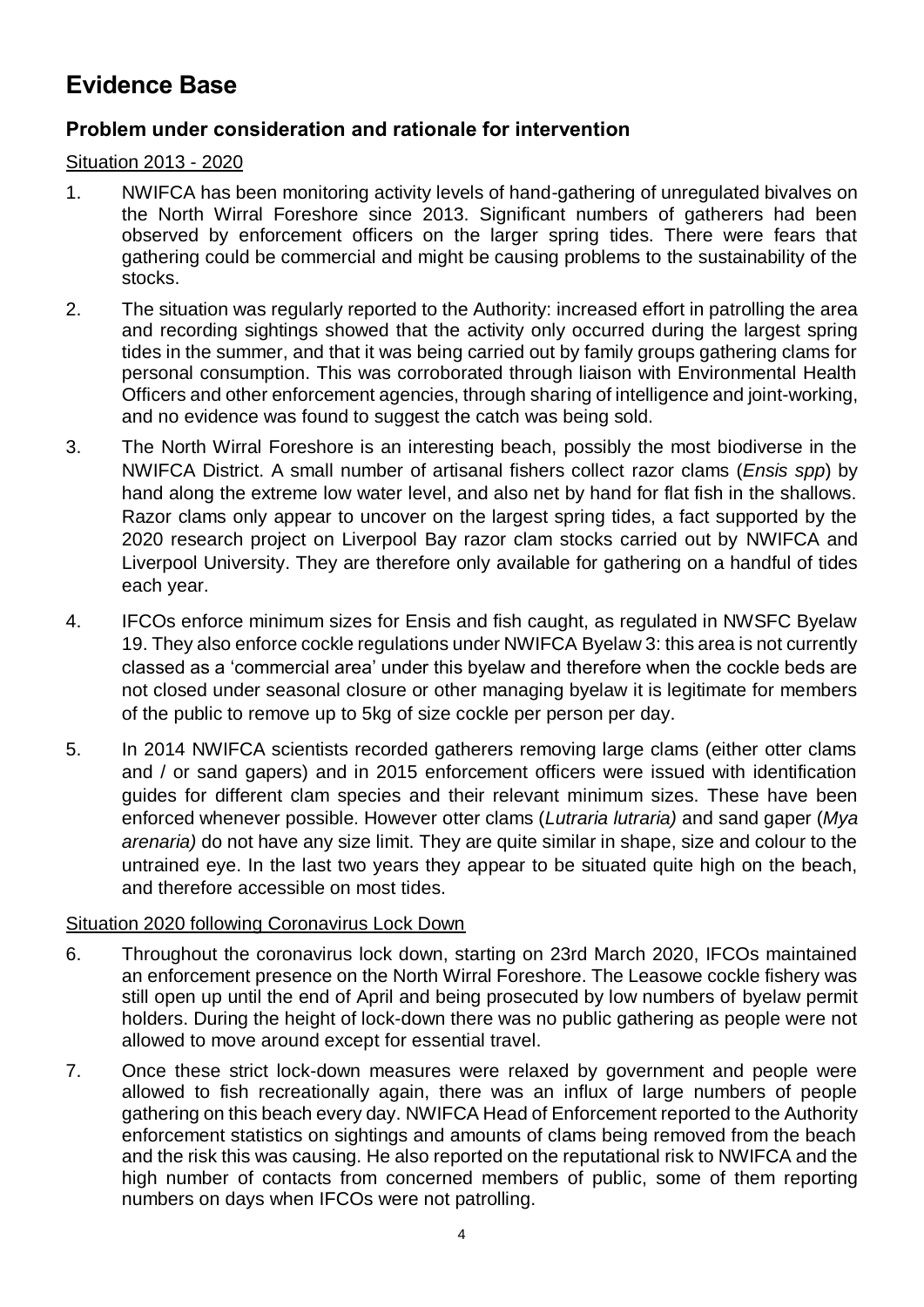8. NWIFCA took decisive action of introducing an Emergency Byelaw to prohibit any gathering of bivalves in June 2020, and increasing enforcement capacity. The Emergency Byelaw was implemented on 3rd June 2020.

#### Future Management

9. The Marine and Coastal Access Act 2009 (MACAA) gave IFCAs powers to implement emergency byelaws, which are signed off by the Secretary of State for a period of 12 months, with a provision for a 6 month extension in extenuating circumstances. NWIFCA considered all the options available and the issues associated with them:

It is important to consider that it is possible that the increase in activity was driven by the coronavirus pandemic situation:

- need for people to only socialise in outdoor spaces
- inability for people to work and earn wages and so foraging for food more likely
- more time on peoples' hands
- extremely good weather

and may not be repeated in future years. However, there is also a real risk that knowledge of clams in this area has now become more widespread and that it will continue to get targeted by large numbers and over most tides.

#### Threats to Biodiversity and Target Species from Unregulated Fishing Pressures

- 10. From observations while carrying out cockle stock surveys on this beach, it appears that this intertidal area is one of the most biodiverse in the District. Analysis of records in the National Biodiversity Network Atlas (NBN) database for Leasowe (5km radius from point on shoreline encompassing all of the shoreline from New Brighton to Hoylake) provides an illustration of how species rich the beach here is. Their records show reported finds of:
- 16 species of fish including herring, cod, whiting, flounder, sole and plaice
- 32 species of marine worms including blow lugs and black lug collected for angling bait
- 29 species of marine gastropod including various sea slugs, sea snails, dog whelks and periwinkles
- 30 species of arthropods including crabs, barnacles and various sand dwelling arthropods
- 6 species of cnidarian (anemones and jellyfish) including beadlet anemone
- 5 species of echinoderm including heart urchins (sea potato), and burying brittlestars
- 21 species of marine bivalves including cockles, razor clams, otter clams but also many other smaller clams such as tellins, macoma, striped venus.
- 11. Many of the NBN records are historic and some of these species may no longer be present. However NWIFCA officers found thirteen invertebrate species during survey, an indication of the species richness.
- 12. The benefits of healthy biodiversity cannot necessarily be readily quantified in terms of the ecosystem services provided, particularly in relation to complex food webs and interactions between burying invertebrates and trophic levels. There is ample evidence of the importance of this beach, situated close to the heavily industrialised and modified water courses of the Mersey Estuary and City of Liverpool, and the role it plays in supporting a variety of birds and fish, whose position at higher trophic levels are key indicators of the health of the system, through its numerous nature conservation designations.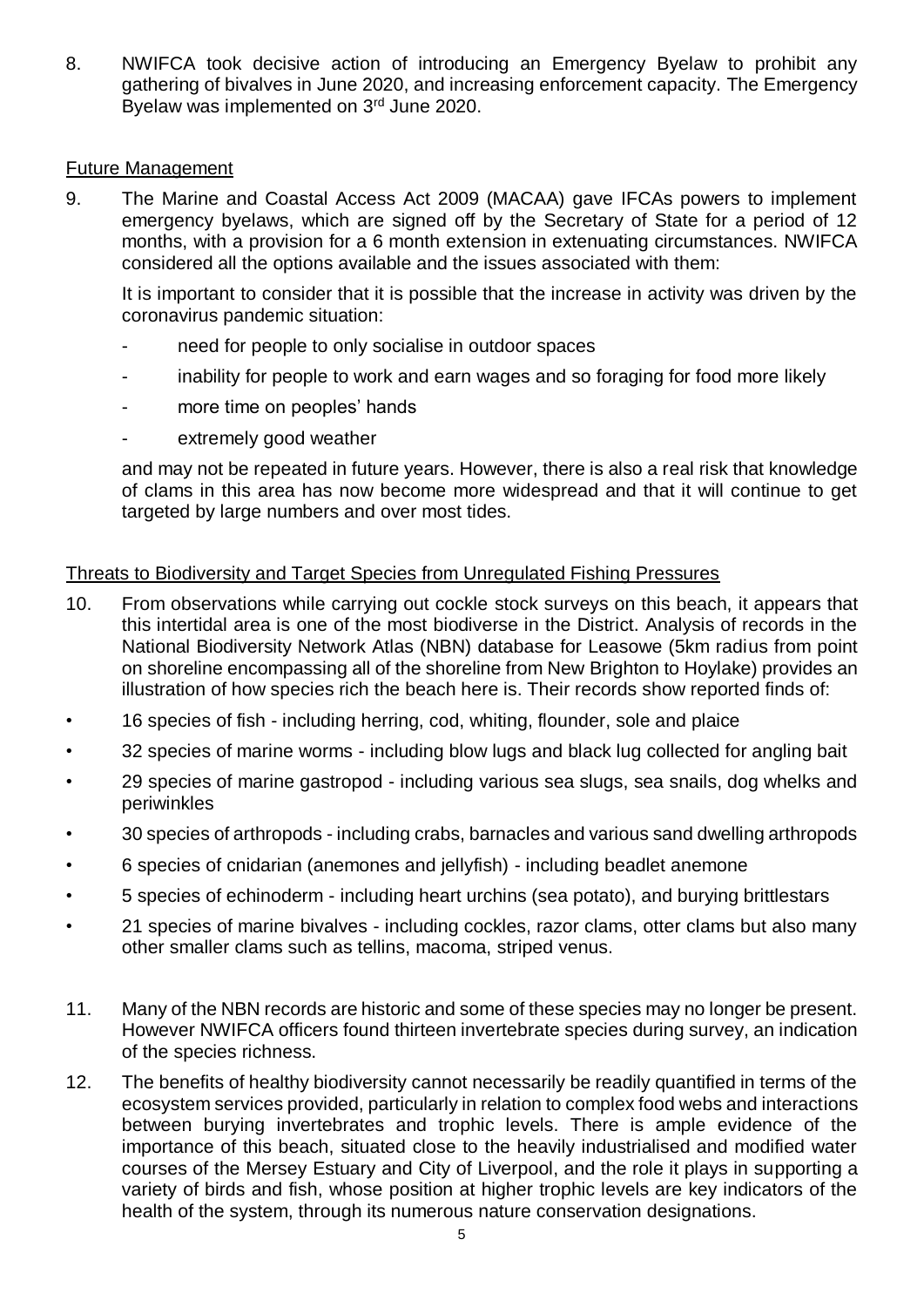- 13. The beach at Leasowe is designated as a Special Area of Conservation (SAC) under EU legislation for its intertidal sediments. The whole of the North Wirral Foreshore is designated to protect wading birds and waterfowl, as a Special Protection Area (SPA) under European legislation, and a Site of Special Scientific Interest (SSSI) under UK legislation. The SPA protects nine internationally important species of bird including sanderling, oystercatcher, little gull, bar-tailed godwit, cormorant, grey plover, common tern, redshank and dunlin. The SSSI supports nationally important populations of knot, bartailed godwit and dunlin.
- 14. Cormorant and common tern are fish feeding birds, with their fish prey likely to utilise the intertidal sediment communities for feeding. The waders heavily utilise the beach for food resource and a further protected species, turnstone, also utilises the beach area for foraging.
- 15. Observations and enforcement patrols and sightings of unregulated gathering occurring in early summer showed that although cockles, otter clams and sand gapers were key target species for these gatherers, in true foraging fashion almost any clam and gastropod found will be taken. Gatherers have been recorded intensely searching the sea defence structures at the top of the beach for periwinkles and dog whelks. Surf clams and tellins have been observed in gatherers' buckets mixed in with the other catches.
- 16. This has serious implications for fisheries management. When one target species is identified, with a known amount of interest (number of gatherers / vessels / types of fishing gear etc) an assessment of stock status, investigation into its importance to protected features when situated within a protected area, assessment of the impact of fishing activity in terms of removal of that organism from the system and the fishing activity itself (on sediments, bird disturbance etc) can be made, and management parameters identified and set. NWIFCA is familiar with this through the Habitats Regulations Assessment (HRA) process for each of its cockle and mussel fisheries. It is comfortable with this approach and in setting limits such as Total Allowable Catches (TAC) on fisheries.
- 17. Decision making on how to sustainably manage such activities becomes extremely problematic when faced with:
- an unknown number of gatherers
- gatherers not identifiable through a permit scheme
- an unlimited number of target species
- no set methods of gathering
- no robust data on target species population dynamics and distribution
- majority of target species buried in sediment over a vast intertidal area.
- 18. It is clear that intertidal gathering cannot remain unregulated; the risks of damage shown by recent events are too great. There appear to be two options for NWIFCA to consider:
	- i. to maintain a permanent closure on all intertidal gathering (except cockle gathering permitted under NWIFCA byelaw 3);
	- ii. to regulate a sustainable fishery with set parameters.
	- i. Maintain a permanent closure:

NWIFCA is aware of and upholds the Public Right to Fish. To close this area totally to all but commercial gathering of cockles could be considered heavy-handed and over-zealous. There is also legitimate collection of bait worms. Some bait collectors will also take razor clams.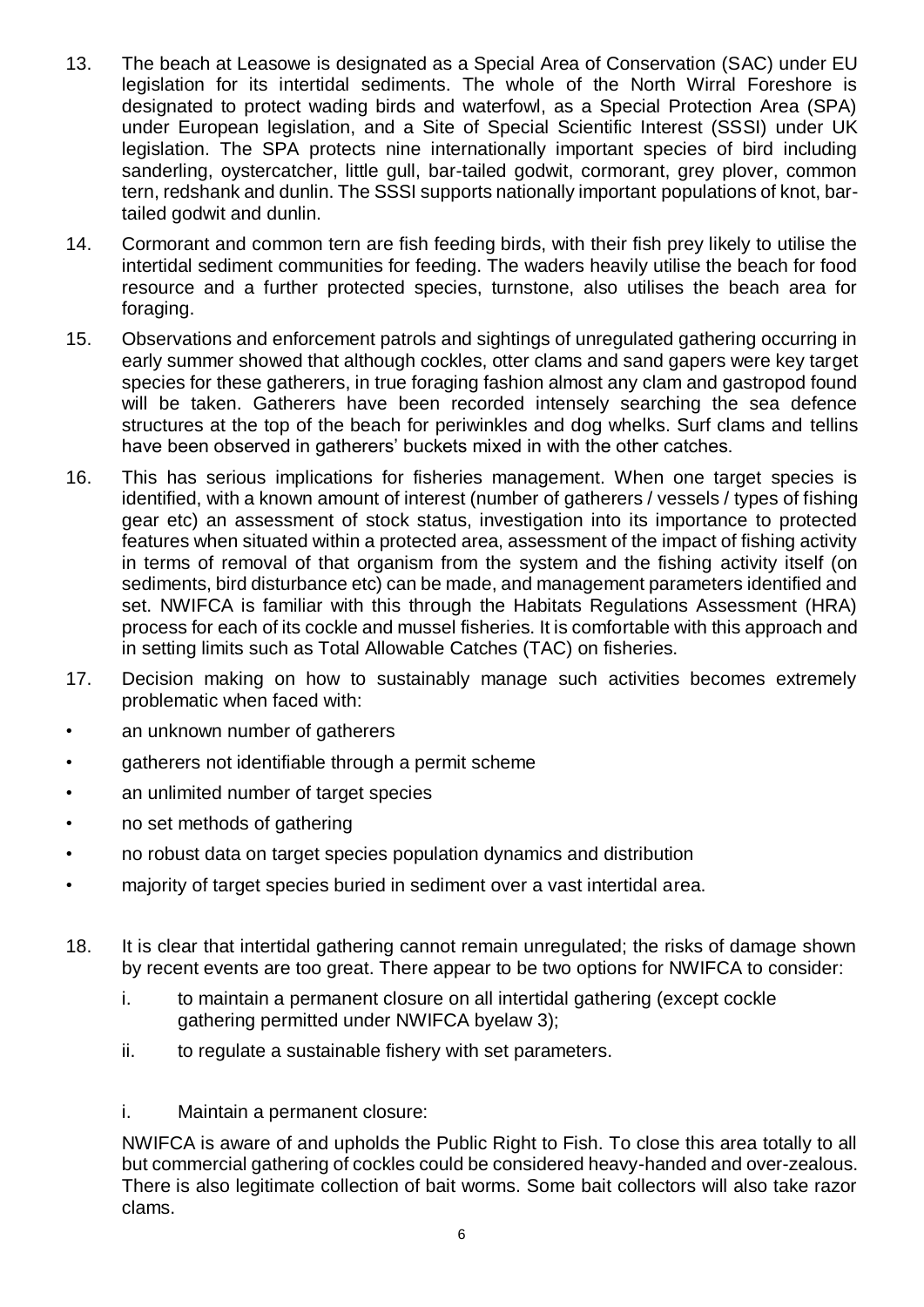However, the on-going study into razor clam populations in the Liverpool Bay SPA (held up by coronavirus) indicates that razor clams found along the low tide level (only on large spring tides) form the edge of a larger sub-tidal population. Consequently there is little concern over the removal of razor clams which are only accessible on a few tides each year. Discussion with IFCOs confirm they do not consider this a significant issue to bait collectors.

### ii. Regulate a sustainable fishery:

In order to regulate a fishery, a 'reasonable' level of fishing needs to be identified that would allow fishing to continue that is both sustainable for both the target species (plural), the ecosystem in which they are found and to which they contribute, and to be Habitats Regulations compliant. The first step to this is to ascertain population dynamics of species and stock levels.

#### Need for Data to Inform Management

19. NWIFCA science team worked stringently to provide evidence to the Authority to inform future management decisions. A methodology was developed and refined through an iterative process to provide a practical means of assessing population dynamics and distribution of the targeted large clams. A full survey report was produced and presented to the Authority's Technical Science and Byelaws Sub-committee in August 2020. The work must be considered in the context of it having been carried out following a period of intensive removal of clams by gathering over summer 2020.

### Recommendations for Management

- 20. The surveys revealed that since the spring the population of large clams had reduced to almost zero with none detected on two targeted surveys. It can be assumed that some of the stock may have perished through natural causes as would be expected. It can also be assumed that the population was significantly reduced by the gathering that occurred.
- 21. The lack of stock results in an impossibility to regulate a sustainable fishery. There is no stock on which to gather data to assess sustainable levels of fishing. This option must now be ruled out until such time as populations return and can be quantified.
- 22. In accordance with EU environmental regulations a precautionary approach should be adopted when risk has been identified but cannot be quantified in order to ensure no risk to protected features.

## **Rationale and evidence to justify the level of analysis used in the IA (proportionality approach)**

23. Evidence used to justify the approach to introduce a full prohibitive byelaw includes IFCO monthly sightings data (2014 - 2020), scientific survey results, and intelligence gathered prior to and during the implementation of the Emergency Byelaw.

## **Description of options considered**

24. As detailed above the range of options was examined by the Authority including the Do Nothing option.

**Option 0**. Do nothing - Continue to enforce NWIFCA Byelaw 3 Cockle and Mussel Handgathering Byelaw for cockles and mussels, and allow unregulated gathering of other bivalve species on the expiration of the Emergency Byelaw;

**Option 1**. Implement a per person daily allowance for non-commercial gathering on the expiration of the Emergency Byelaw ensuring sustainability through set parameters;

**Option 2**. Implement a full byelaw prohibition on all non-permitted gathering of bivalves, with a 3 year review period, and to gather scientific data to inform future management.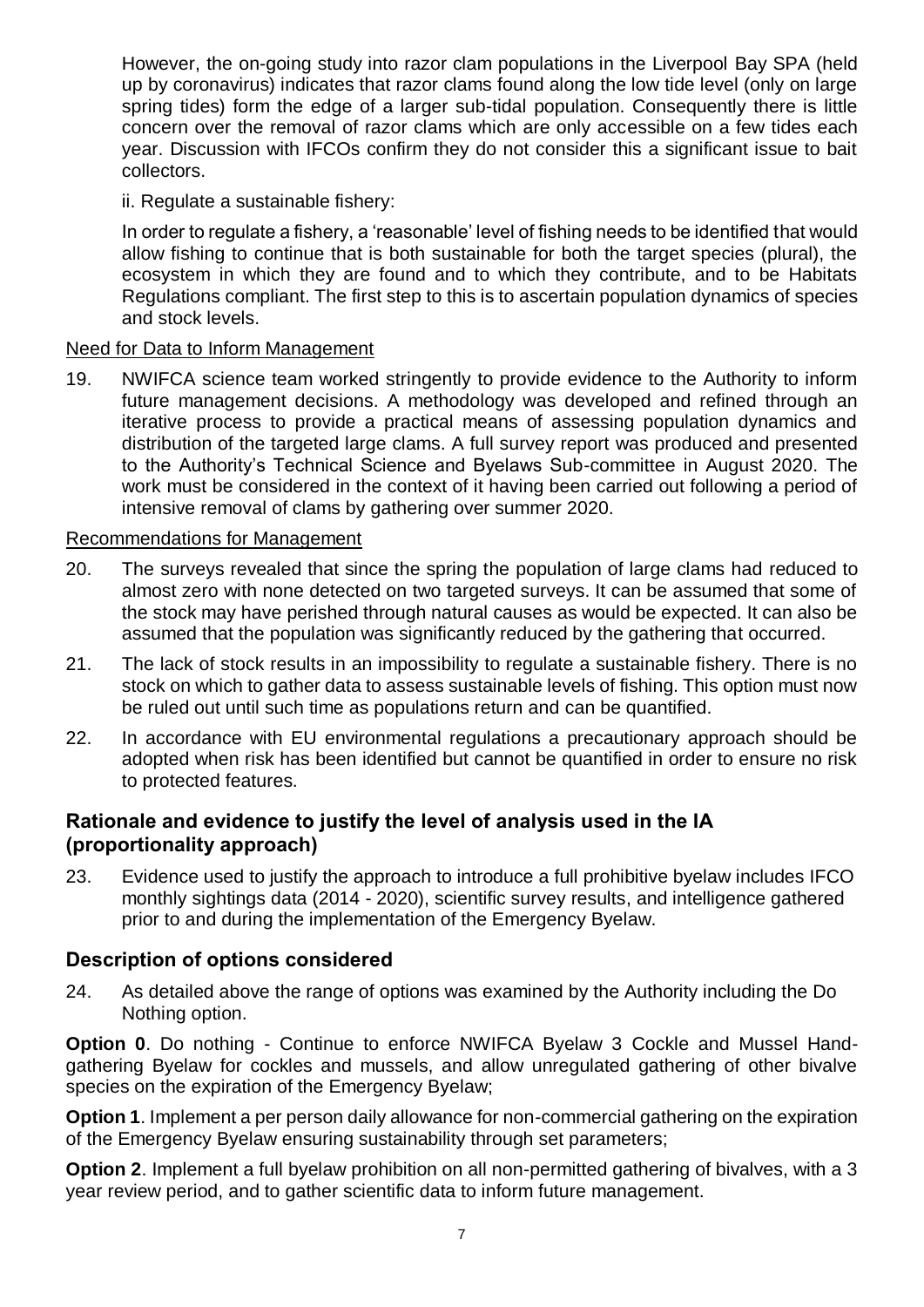**Option 0** is discounted as effort level cannot be controlled and there is potential for removal of the majority of bivalves with subsequent risk to protected features. This would revert back to the situation of May 2020 and does nothing to resolve the risk.

**Option 1** is discounted because there is currently such a paucity of stock no population data can be gathered to inform sustainability levels. This is the long term aim of the proposed current management, should the stock recover from the over-exploitation that has occurred.

**Option 2** is the preferred option as it would allow stock and biodiversity to recover, and the collation of scientific data to inform next steps. The aim is that a fully enforced prohibition of gathering will enable stocks to recover. Throughout the life of the byelaw NWIFCA scientific survey will be carried out to provide data on how the stock is behaving. If it recovers the data will be used to inform further decision on sustainable management and parameters will be set to enable re-opening of a fully regulated recreational fishery.

# **Policy objective**

25. Seven clear policy objectives are set:

i. Prevent gap in regulation post expiry of Emergency Byelaw. Evidence from scientific survey shows there is no current option to permit regulated gathering due to lack of stock. To provide the conditions for the following policy objectives to be achieved there must be no gap in regulation.

ii. Ensure sustainability of fishery stocks. IFCO patrol sightings and actions together with intelligence provides evidence that without regulation risk to stocks being over-exploited in the future are real. By prohibiting gathering now stocks will have the chance of recovering to more sustainable levels.

iii. Remove risk to protected features. It cannot be quantified how much risk removal of large numbers of bivalves from the North Wirral Foreshore poses to the protected bird species, and whether or not constant digging in the sediment for deeply buried clams causes a longer term impact. By prohibiting gathering now the precautionary approach, backed up by a full complement of enforcement activity, can be implemented, ensuring legal responsibilities are upheld.

iv. Protect recovering fishery resources, measured through population and distribution surveys over 3 years. The byelaw has a built in review period of 3 years, during which time the recovery of the stocks will be measured through data collected by scientific survey, and reported to the Authority and so inform future management decisions.

v. Remove threat to permitted cockle fishery from unregulated gathering. Although already protected under regulations within the existing NWIFCA Byelaw 3, when up to 200+ people are gathering on the beach and when regulated and unregulated bivalves occur in the same areas, it is becomes logistically difficult to enforce a 5 kg allowance for cockles. NWIFCA Byelaw 3 permit holders are known to IFCOs and recognisable by sight. Having the prohibition in the proposed byelaw will make enforcement possible, and remove the threat of large numbers of unregulated gatherers removing unspecified volumes of cockles from the fishery.

vi. Review byelaw after 3 years. This provision is built into the byelaw and will be informed by scientific data together with IFCO sightings data.

vii. Implement per person daily allowance subject to iv. being achieved and to provide data on which to base a sustainable level of gathering. The overall aim of the actions being implemented, which may be possible to introduce at set levels following the review.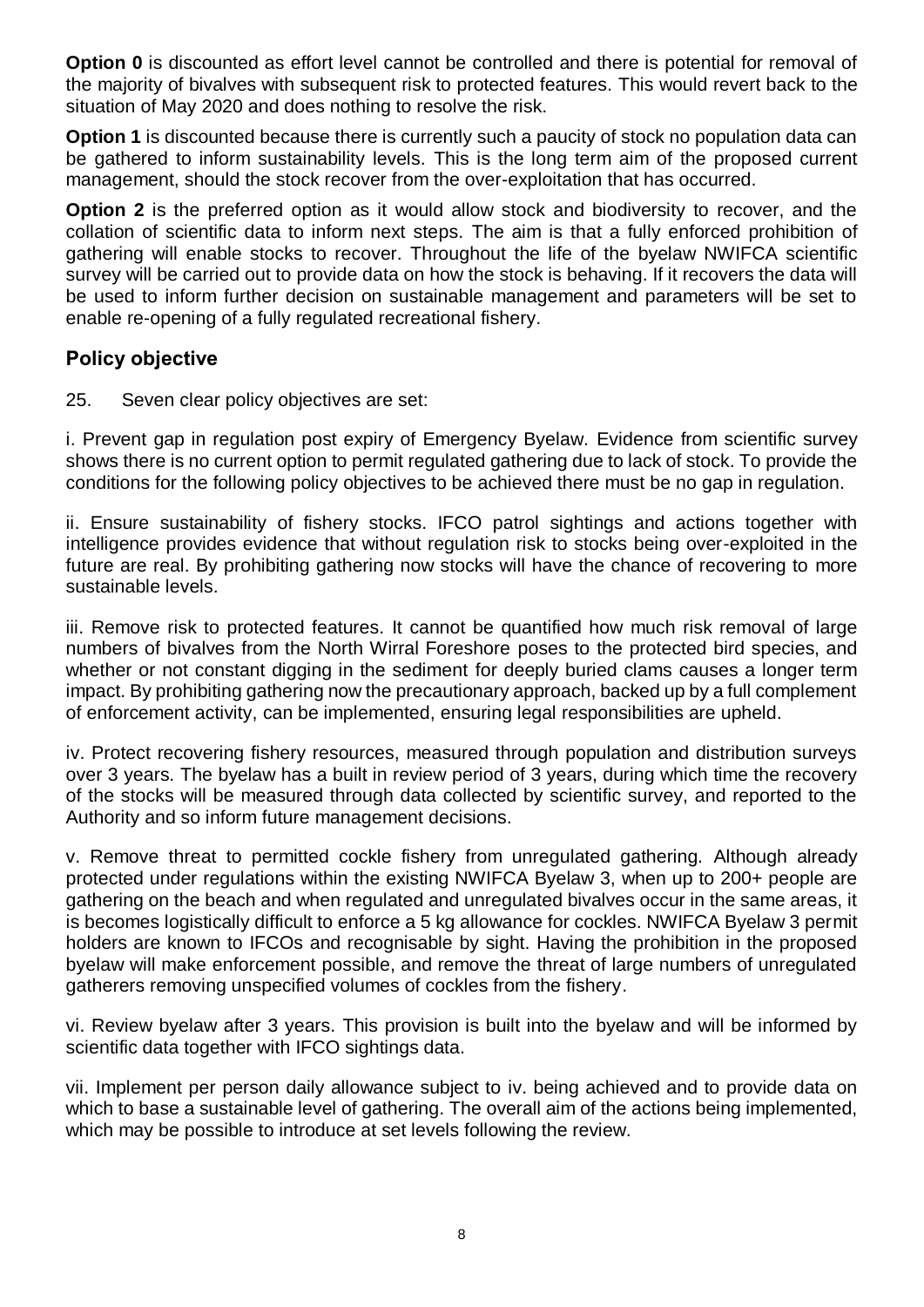# **Summary and preferred option with description of implementation plan**

26. Through secondary legislation the byelaw will come into force and the Emergency Byelaw will be revoked, ensuring seamless regulation. NWIFCA enforcement team will continue to ensure compliance following the NWIFCA Compliance and Enforcement Strategy, and working with partner agencies in law enforcement (police, local authority environmental health officers, Port Health Authority, Gangmasters and Labour Abuse Authority etc).

## **Monetised and non-monetised costs and benefits of each option (including administrative burden)**

## 27. Monetised Costs and Benefits

The only monetary costs are to the NWIFCA; for administration of the byelaw itself, science and research costs related to survey and analysis of stock recovery and setting sustainable parameters, and communication with affected stakeholder groups, with possible requirement for translation and interpretation services. These costs are estimated at  $\frac{\mathcal{E} \mathcal{E} \mathcal{E}}{\mathcal{E} \mathcal{E}}$ 

Preventing the unregulated removal of cockles from the permitted cockle fishery will potentially increase stock, and thus profitability, available for permit holders.

#### 28. Non-monetised Costs and Benefits

There will be a loss of access to foraged sea fishery resources for gatherers for a minimum period of 3 years. There will also be a loss of occasional and opportunistic storm 'washedup' bivalves (razor clams, otter clams and sand gapers) for bait collectors for angling bait.

The byelaw will result in enhanced environmental protection and compliance with environmental legislation, enabling better protection of MPAs, and particularly protected bird features. There will be a reputational benefit for NWIFCA in terms of public perception of the improved sustainable management of intertidal fisheries (NB. this area is located adjacent to the promenade that runs along the foreshore. The North Wirral Foreshore is positioned close to the urban and highly populated areas of Merseyside and is a popular destination for locals and day-trippers alike. Activities on the beach are noticeably visible to members of the public, who take a great interest in their local beach).

- *Summarise the expected costs and benefits of the proposed approach.*
- *Give monetised values where possible.*
- *Summarise how values align with findings received from consultations.*
- *Use the [EANDCB calculator](https://assets.publishing.service.gov.uk/government/uploads/system/uploads/attachment_data/file/786862/EANDCB_Impact_Assessment_Calculator_2019_March_User_Guide.docx) to apply the correct BIT methodology.*
- *Include appropriate sensitivity analysis and/or other analytical approaches to risk and uncertainty.*

## **Direct costs and benefits to business calculations**

- *In addition to providing the impacts and analysis in line with the BIT methodology, analysis should cover all other direct impacts (for example presenting estimated costs of enforcement activity even though this would only fall on non-compliant businesses and would not be included in the calculation of the EANDCB).*
- *For better regulation framework purposes, "business" is short for business and voluntary & community bodies (VCBs). Assessments of business impacts (e.g. for BIT and SaMBA purposes) will, therefore, need to take account of any impacts on VCBs."*

## **Risks and assumptions**

30. There is a risk that the targeted bivalve species' populations and distribution (excluding cockles and mussels) are an occasional event in this area, and that even though the area is closed to gathering their numbers do not recover for natural reasons. There is also a risk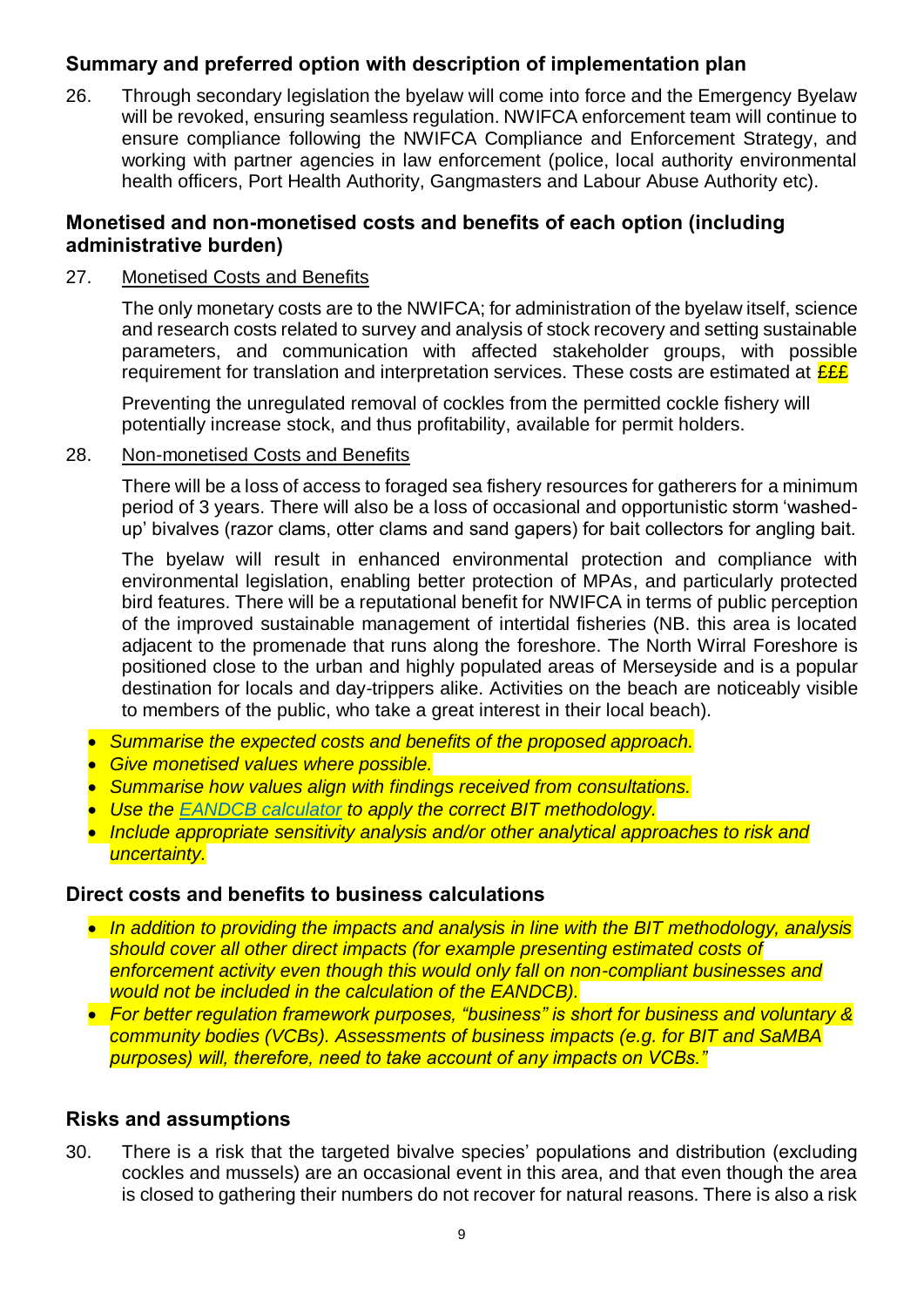that the level of gathering in 2020 has left the populations so depleted that spawning and recruitment is not feasible in the next few years and stocks will take a long time to recover.

## **Impact on small and micro businesses**

31. No businesses will be affected by this byelaw as it applies to recreational / nonpermitted gathering only.

# **Wider impacts (consider the impacts of your proposals)**

32. Impacts are fully explained in the IA above and no wider impacts are anticipated.

## **A summary of the potential trade implications of measure**

33. No businesses will be affected by this byelaw as it applies to recreational / nonpermitted gathering only.

## **Monitoring and Evaluation**

34. IFCO patrols will continue and their daily sightings reports be collated and presented to Authority meetings. The Head of Enforcement will compile sanctions and prosecutions reports also presented to the Authority. NWIFCA scientific stock population and distribution surveys will be reported to the Authority through written reports, also publicly available on the NWIFCA website.

This monitoring and reporting will enable to Authority to evaluate the effectiveness of the regulation and amend, adapt future management based on that evaluation.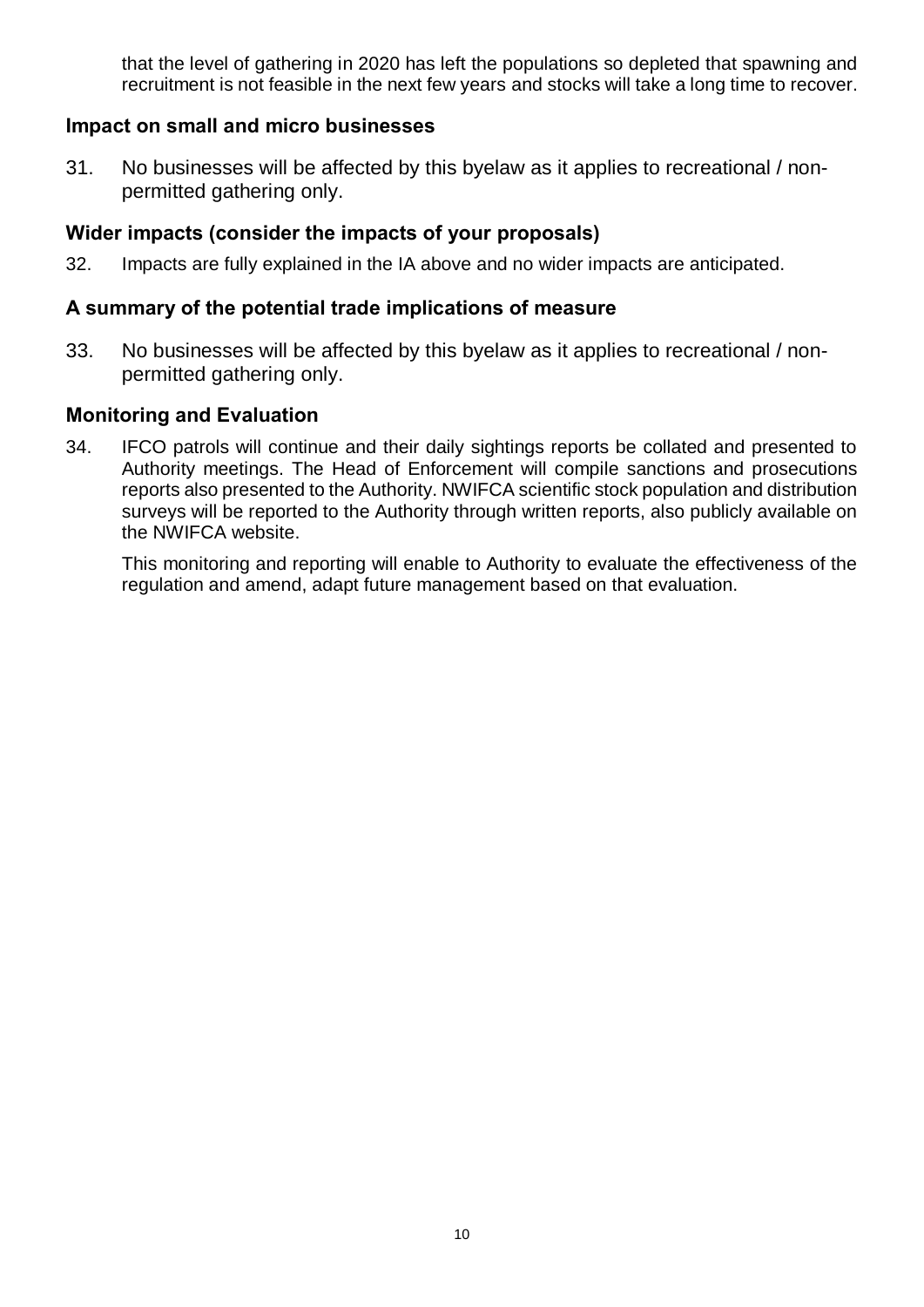# **Annex A: Policy and Planning**

Which marine plan area is the MPA and management measure in?

The statutory consultation on the North West Marine Plan concluded on 20<sup>th</sup> April 2020. From the day the consultation began on 14th January all statutory bodies and developers must take it into account when considering any new developments, proposals and projects.

Have you assessed whether the decision on this byelaw is in accordance with the Marine Policy Statement and any relevant marine plan?

● Yes, see below

When assessing this byelaw due regard was given to the UK Marine Policy Statement and the draft North West Marine Plan.

This byelaw is in accordance with the Marine Policy Statement, in particular:

2.1.1 The UK vision for the marine environment is for 'clean, healthy, safe, productive and biologically diverse oceans and seas'.

2.5.4 The marine environment provides national economic and social benefits including for heritage assets, seascape and cultural services of coastal and marine activities, as well as directly contributing to the quality of life and well-being of coastal communities. Marine planning will also therefore make an important contribution towards ensuring vibrant and sustainable coastal communities - helping to build strong local economies - improving quality of life, access to, and enjoyment of, their marine areas.

2.5.8 The UK's marine environment is extremely rich and varied, supporting a wide range of species of national and international importance. It provides vital ecosystem goods and services including provision of food and regulation of the climate. A healthy marine ecosystem is fundamental to supporting sustainable development, thus ensuring wide social and economic benefits. There is a wide range of legislative provisions (and other biodiversity and ecologically relevant obligations) at the international and national level that Marine Plans need to take into account. These include the Marine Strategy Framework Directive (MSFD) (Directive 2008/56/EC), Water Framework Directive (WFD) (Directive 2000/60/EC), Habitats Directive and Wild Birds Directive.

2.5.9 The MSFD sets out the legislative framework for the achievement of good environmental status in our marine and coastal waters. The aim of the Directive is for Member States to put in place management measures designed to achieve good environmental status by 2020. Implementing the Directive will involve taking an ecosystem based approach to the management of human activities, ensuring that the collective pressure of those activities is kept within levels compatible with the achievement of good environmental status.

2.5.10 The Directive includes the following wide-ranging descriptors which Member States must use as the basis for their more detailed characterisation of good environmental status:

• Biological diversity is maintained;

• The quality and occurrence of habitats and the distribution and abundance of species are in line with prevailing physiographic, geographic and climatic conditions:

• Populations of all commercially exploited fish and shellfish are within safe biological limits, exhibiting a population age and size distribution that is indicative of a healthy stock;

• All elements of the marine food web, to the extent that they are known, occur at normal abundance and diversity levels capable of ensuring the long-term abundance of the species and the retention of their full reproductive capacity.

2.6.1.1 Marine plan authorities should be mindful that, consistent with the high level marine objectives, the UK aims to ensure:

• A halting and, if possible, a reversal of biodiversity loss with species and habitats operating as a part of healthy, functioning ecosystems; and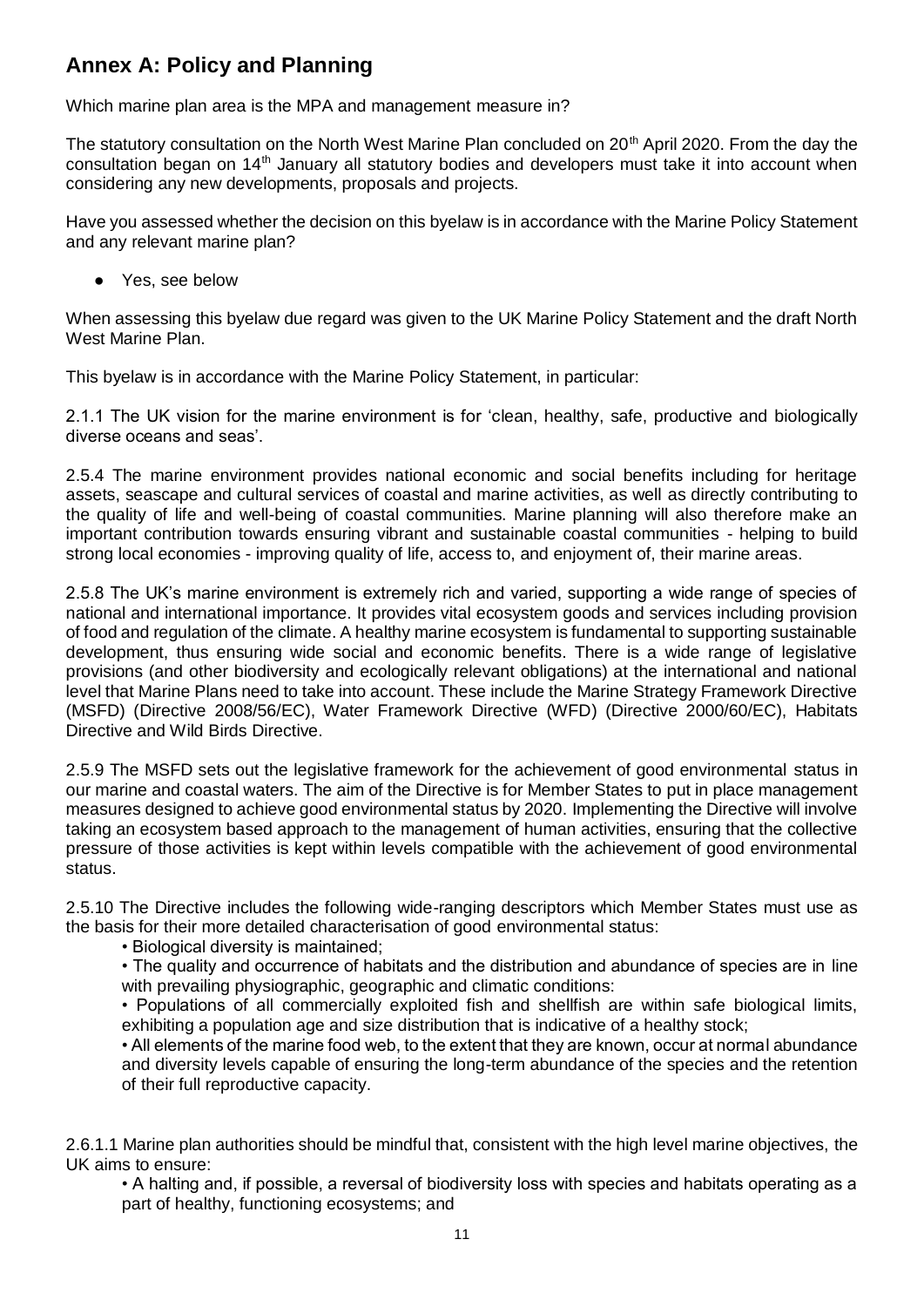• The general acceptance of biodiversity's essential role in enhancing the quality of life, with its conservation becoming a natural consideration in all relevant public, private and nongovernmental decisions and policies.

2.6.1.2 The MSFD also includes several key objectives in relation to marine ecology and biodiversity, which were referred to in Section 2.5. The Directive also requires the measures for achieving good environmental status to include spatial measures for biodiversity protection.

#### 3.1 Marine Protected Areas

3.1.1 …the UK marine environment contains very rich and varied habitats which support a wide variety and abundance of living organisms. The UK Administrations recognise the economic, social and intrinsic value of a healthy marine environment and are committed to halting the loss of biodiversity and restoring it so far as is feasible – this means a no net loss to biodiversity. However, many habitats and species are subject to pressure from human activities. Some important habitats and species are declining and a number of commercial fish stocks are under pressure. The UK Administrations are committed to allowing damaged ecosystems to recover in order to realise the benefits from the marine environment. This will be achieved through integrating conservation objectives into marine planning and decision making and incorporating the requirements for specific designated conservation areas.

3.1.8 Marine plan authorities and decision-makers should take account of the regime for MPAs and comply with obligations imposed in respect of them. This includes the obligation to ensure that the exercise of certain functions contribute to, or at least do not hinder, the achievement of the objectives of a MCZ or MPA (in Scotland). This would also include the obligations in relevant legislation relating to SSSIs and sites designated under the Wild Birds and Habitats Directives.

#### 3.8 Fisheries

3.8.1 Fish is an important source of protein, can be part of a healthy diet and has a role in achieving food security, which is an objective of the UK Administrations. The marine fisheries sector comprises all socioeconomic activities related to the capture of wild marine organisms (fish and shellfish), and the subsequent handling and processing of catches. Shellfish and demersal fish species currently contribute around 40% each to the total catch value, with the remaining 20% comprising pelagic species such as mackerel and herring. The UK has a long history of fishing both inshore and offshore waters, which the UK Administrations wish to see continue.

3.8.2 The Common Fisheries Policy (CFP) provides the main framework for decisions concerning the management of fisheries in EU waters although a Member State may take non-discriminatory measures that are more restrictive than the CFP measures to those fisheries operating within their 0-12 nautical mile zones in respect of national fleets and, with the approval of the Commission and affected Member States, to other EU vessels subject to where historic fisheries rights exist in the 6-12 nautical mile zone.

3.8.3 Decision makers must therefore have regard to the provisions of the CFP in developing any plans or proposals affecting fisheries. The view of the UK Administrations is that the overall aim of the reformed CFP should be to attain ecological sustainability whilst optimising the wealth generation of marine fish resources and their long term prospects.

3.8.4 In the medium term, continuing our move towards more sustainable fisheries management that will improve the state of the stocks should provide more stability for industry, avoiding drastic cuts in quotas and providing for a more profitable industry as well as a healthier marine environment.

3.8.5 A reformed CFP should contribute to the delivery of the effective management of our seas and be integrated into wider marine policy including marine nature conservation. This will be key in delivering good environmental status under the MSFD. Good environmental status requires populations of all commercial fish and shellfish stocks to be exploited within safe biological limits, exhibiting a population age and size distribution that is indicative of a healthy stock. Achieving good environmental status will also involve better managing and mitigating the impact of fisheries on the wider marine environment, such as wider biodiversity impacts.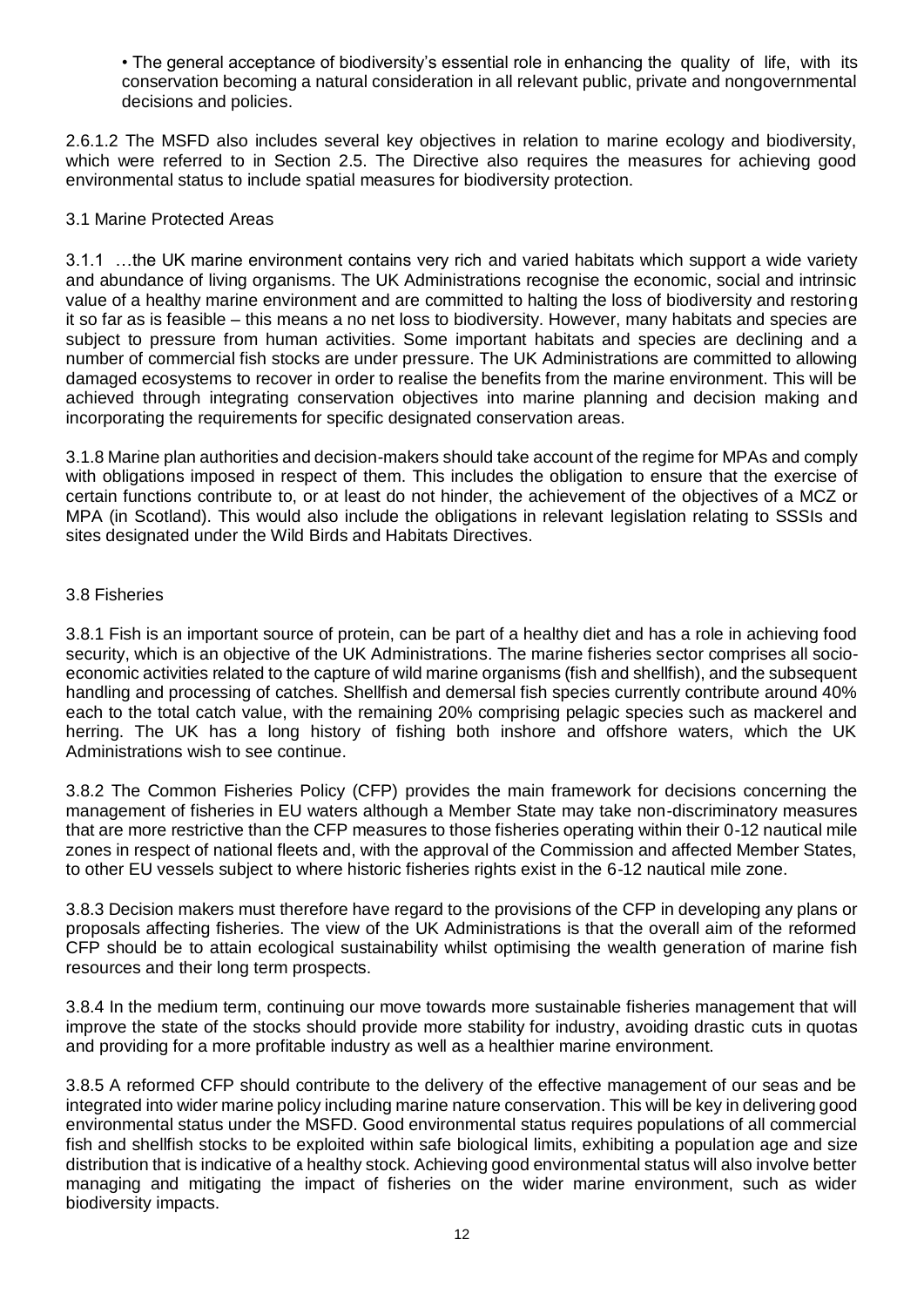3.8.6 Sustainable fish stocks have the potential to maintain a prosperous and efficient fishing industry and provide social, cultural and economic benefits to often fragile coastal communities. The dependence of jobs on fishing can be as high as 20% or more in some communities.

3.8.8 Fishing can have negative environmental impacts. As well as over-exploitation of commercial fish stocks, this can include threats to vulnerable or rare species, including by-catch, and can cause extensive damage or destruction to habitats and the historic environment. Such impacts can often be associated with particular gear types and the intensity of fishing activity. Interactions between fishing activity and marine developments and their consequent impacts on fish stocks and the environment are complex and need to be considered. It should also be recognised that many fishing activities are compatible with other sea users.

3.11.2 The sea can provide a variety of tourism and recreational opportunities. These will vary from area to area but will include pleasure boating, sailing, recreational diving (including diving on wrecks), sea angling, kayaking and surfing, as well as exploration of underwater and coastal heritage assets. The coast also provides inspiration for a range of artistic and cultural activities and food-based tourism. There is also growing interest in eco-tourism and wildlife experiences104. All these activities can generate a considerable amount of income for the economy and can be a mainstay for many coastal towns, supporting their quality of life, and providing health and well being benefits, with many local businesses relying on the marine environment for their livelihoods. These activities will be enhanced by a well-managed and healthy marine environment, attractive and well-maintained beaches, seashore and clean bathing water.

3.11.4 Tourism can provide environmental benefits through helping to enhance understanding and appreciation of the marine environment through activities such as eco-tourism and nature watching. Environmental effects/impacts may include the removal of marine fauna and flora, the physical or visual disturbance of wildlife, pollution from waste water and litter and pressures from increased visitor numbers in environmentally sensitive areas. Socio-economic benefits include positive economic benefits through increased visitor numbers and improved access. Outdoor recreation and enjoyment of the coast can also provide benefits to physical and mental well being.

In the north west inshore plan area the byelaw is in accordance with the following objectives and policies from the draft North West Marine Plan:

Objectives:

Objective 2: The marine environment and its resources are used to maximise sustainable activity, prosperity and opportunities for all, now and in the future.

Objective 5: People appreciate the diversity of the marine environment, its seascapes, its natural and cultural heritage and its resources and can act responsibly.

Objective 11: Biodiversity is protected, conserved and, where appropriate, recovered, and loss has been halted.

Objective 12: Healthy marine and coastal habitats occur across their natural range and are able to support strong, biodiverse biological communities and the functioning of healthy, resilient and adaptable marine ecosystems.

Objective 13: Our oceans support viable populations of representative, rare, vulnerable, and valued species.

Policies:

NW-FISH-2: Proposals that enhance access for fishing activities should be supported.

NW-FISH-3: Proposals enhancing essential fish habitat, including spawning, nursery and feeding